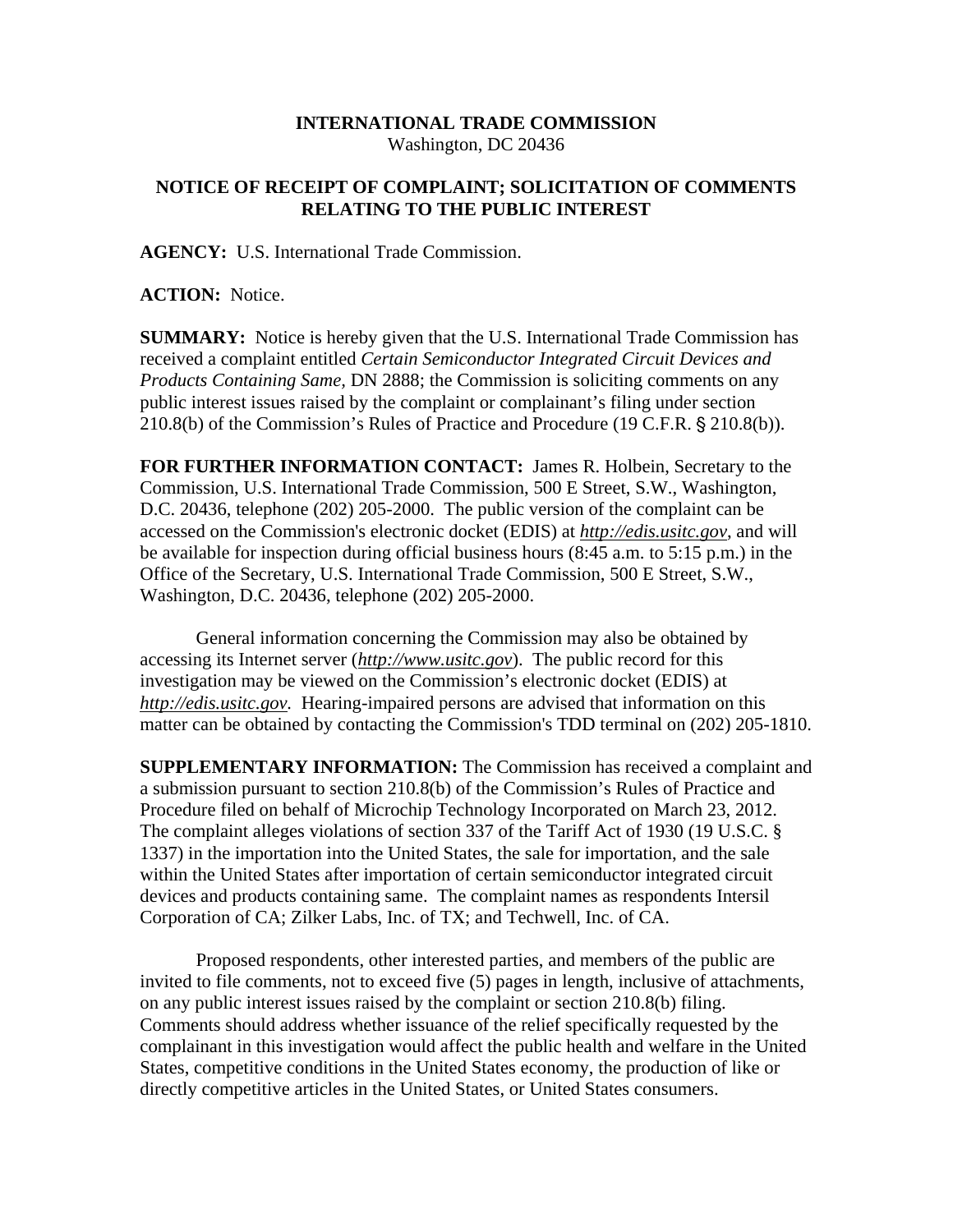In particular, the Commission is interested in comments that:

- (i) explain how the articles potentially subject to the requested remedial orders are used in the United States;
- (ii) identify any public health, safety, or welfare concerns in the United States relating to the requested remedial orders;
- (iii) identify like or directly competitive articles that complainant, its licensees, or third parties make in the United States which could replace the subject articles if they were to be excluded;
- (iv) indicate whether complainant, complainant's licensees, and/or third party suppliers have the capacity to replace the volume of articles potentially subject to the requested exclusion order and/or a cease and desist order within a commercially reasonable time; and
- (v) explain how the requested remedial orders would impact United States consumers.

Written submissions must be filed no later than by close of business, eight calendar days after the date of publication of this notice in the *Federal Register*. There will be further opportunities for comment on the public interest after the issuance of any final initial determination in this investigation.

Persons filing written submissions must file the original document electronically on or before the deadlines stated above and submit 8 true paper copies to the Office of the Secretary by noon the next day pursuant to section 210.4(f) of the Commission's Rules of Practice and Procedure (19 C.F.R. 210.4(f)). Submissions should refer to the docket number ("Docket No. 2888") in a prominent place on the cover page and/or the first page. (*See* Handbook for Electronic Filing Procedures, http://www.usitc.gov/secretary/fed\_reg\_notices/rules/handbook\_on\_electronic\_ filing.pdf). Persons with questions regarding filing should contact the Secretary (202-

205-2000).

Any person desiring to submit a document to the Commission in confidence must request confidential treatment. All such requests should be directed to the Secretary to the Commission and must include a full statement of the reasons why the Commission should grant such treatment. *See* 19 C.F.R. § 201.6. Documents for which confidential treatment by the Commission is properly sought will be treated accordingly. All nonconfidential written submissions will be available for public inspection at the Office of the Secretary and on EDIS.